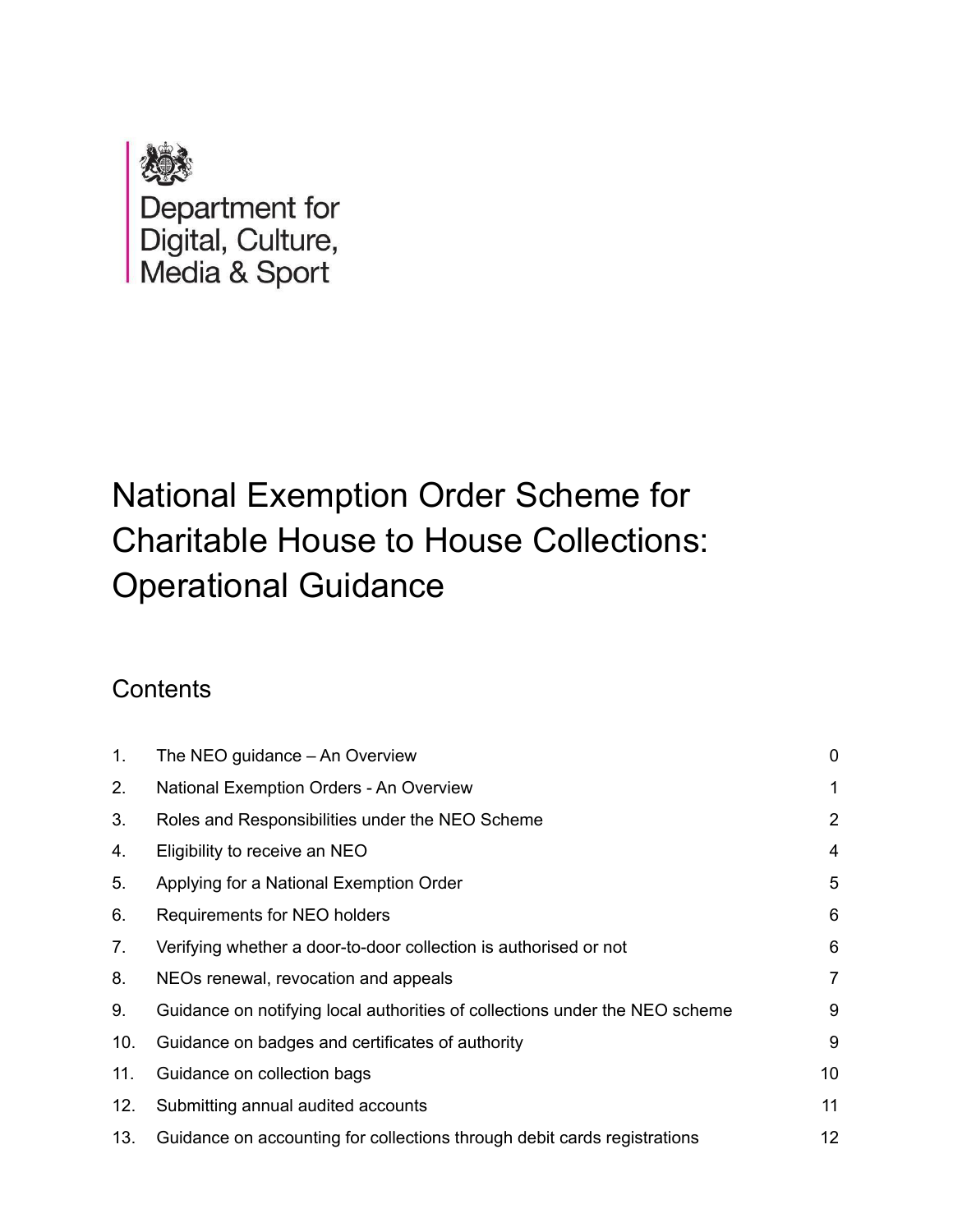#### 14. [Reporting](#page-14-0) Nil Return 13

#### <span id="page-1-0"></span>1. **The NEO guidance – An Overview**

This document provides information on the National Exemption Order (NEO) scheme for charitable house to house collections. Its aim is to make the NEO scheme more consistent, rigorous and transparent.

The guidance sets out:

- The legislation governing the National Exemption Order (NEO) scheme
- How the scheme is run by the Department for Digital, Culture, Media and Sport (DCMS)
- Eligibility criteria and how to apply for an NEO
- Legal requirements applying to an NEO holder and of those acting under its authority, including submitting accounts

The scheme is run by DCMS. Its purpose is to regulate house-to-house charitable collections alongside the local licensing system, allowing charities (or other organisations pursuing a charitable, benevolent or philanthropic purpose- whether or not that purpose is charitable within the ordinary legal meaning- throughout the whole, or a substantial part of England.to conduct collections nationally or over wide geographical areas within England and Wales.

This guidance is intended to provide useful information on the operation of the NEO scheme but it is not a substitute for legal advice. Independent legal advice should be sought from a professionally qualified person.

To save paper and for a quicker response it is recommended that all correspondence is conducted via email at [charity-neo@dcms.gov.uk](mailto:charity-neo@dcms.gov.uk)

However, you can also write to us at:

#### **National Exemption Order Scheme**

Civil Society Strategy and Analysis Team Civil Society and Youth Directorate Department for Digital, Culture, Media and Sport 4th Floor 1 Horse Guards Road London, SW1A 2HQ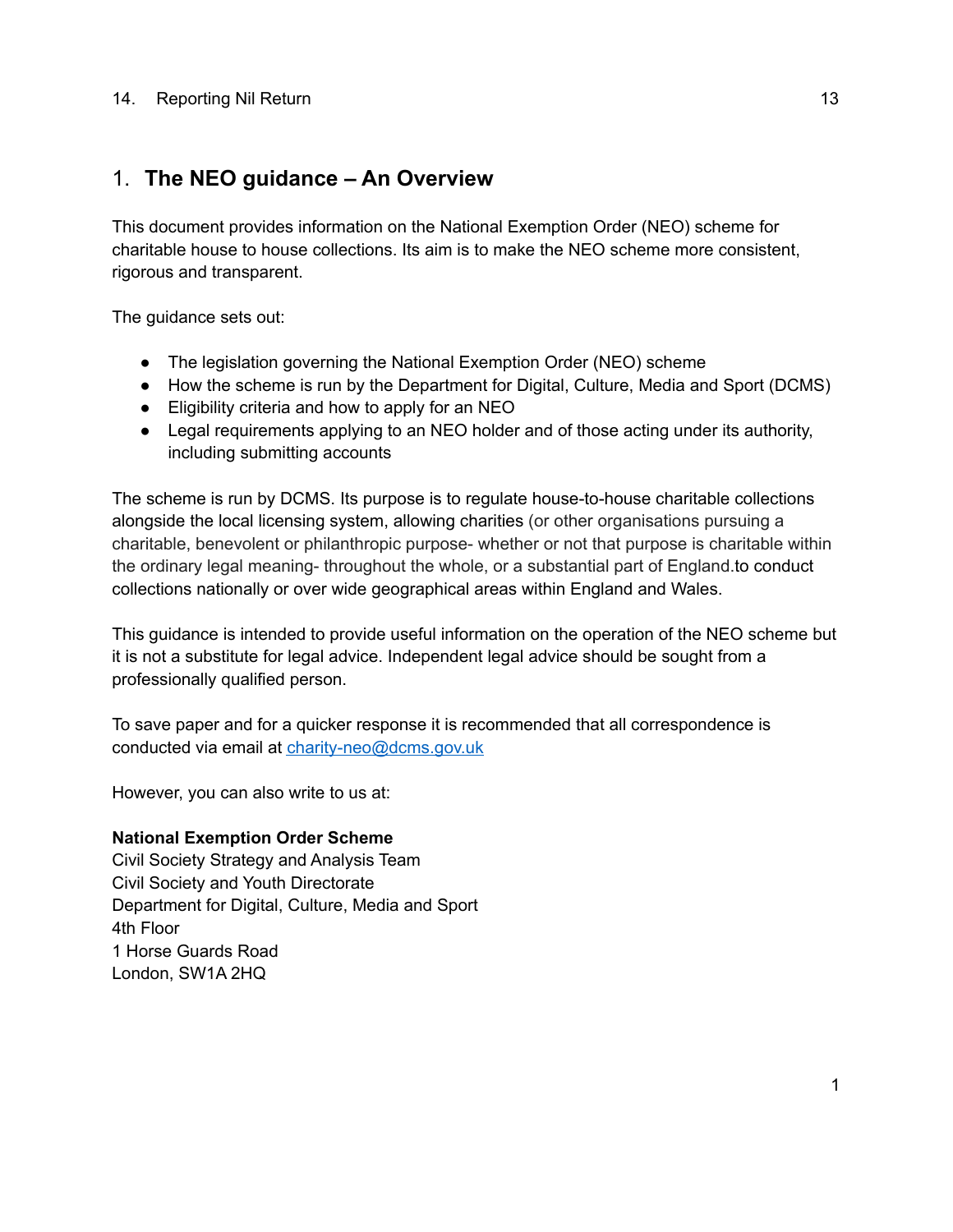## <span id="page-2-0"></span>**2. National Exemption Orders - An Overview**

The rules on how charities are able to conduct house-to-house (or door-to-door) collections are outlined in the following legislation, which will be referred to in this guidance:

- House to House [Collections](https://www.legislation.gov.uk/ukpga/Geo6/2-3/44) Act 1939 ("the Act") and
- House to House Collections [Regulations](https://www.legislation.gov.uk/uksro/1947/2662/pdfs/uksro_19472662_en.pdf) 1947 ("the Regulations").

The rules state that a "Promoter" ( a person in charge of a collection) needs to obtain a collection licence - issued by the local licensing authority (usually the local council, but in Greater London they are the [Metropolitan](https://www.met.police.uk/advice/advice-and-information/cc/charity-collection-licensing/house-to-house-collection-licences/) Police Service and the Common Council for the [City](https://www.cityoflondon.gov.uk/services/licensing/charity-collections/house-to-house-collections) of [London\)](https://www.cityoflondon.gov.uk/services/licensing/charity-collections/house-to-house-collections).

However, the Act also provides for a National Exemption Order (NEO) scheme to alleviate Promoters from having to apply to large numbers of local licensing authorities in order to carry out collections. The scheme was mainly introduced as a time and cost-effective alternative for large charities operating at a national level.

The holder of an NEO is exempted under section 3(1) of the Act from having to apply for individual collection licences from local licensing authorities. The benefits of this are:

- It reduces the amount of administrative work carried out by the charity, reducing their costs and thus increasing the net proceeds raised.
- It reduces the workload (and costs) of local licensing authorities.

NEOs have been made on a national basis in the past but the Minister can make an order in relation to specific geographical areas within England and Wales.

The list of NEO holders is kept up to date and is available online at the [Government's](https://www.gov.uk/government/publications/national-exemption-order-scheme) National [Exemption](https://www.gov.uk/government/publications/national-exemption-order-scheme) Order scheme webpage.

## <span id="page-2-1"></span>**3. Roles and Responsibilities under the NEO Scheme**

National Exemption Orders (NEO) are issued in the name of the **PERSON EXEMPTED** (thereon referred to as the **NEO holder**) who, under section 3(1) of the Act, *"pursues a charitable purpose throughout the whole of England or a substantial part thereof and is desirous of promoting collections for that purpose (...)".* In most cases, charities (except for trusts) fulfil this criteria. However, individuals may also be eligible. NEO holders retain overall responsibility for the manner in which house-to-house collections are conducted and reported. Therefore, the duty to submit countersigned accounts in a timely fashion falls on the NEO holder.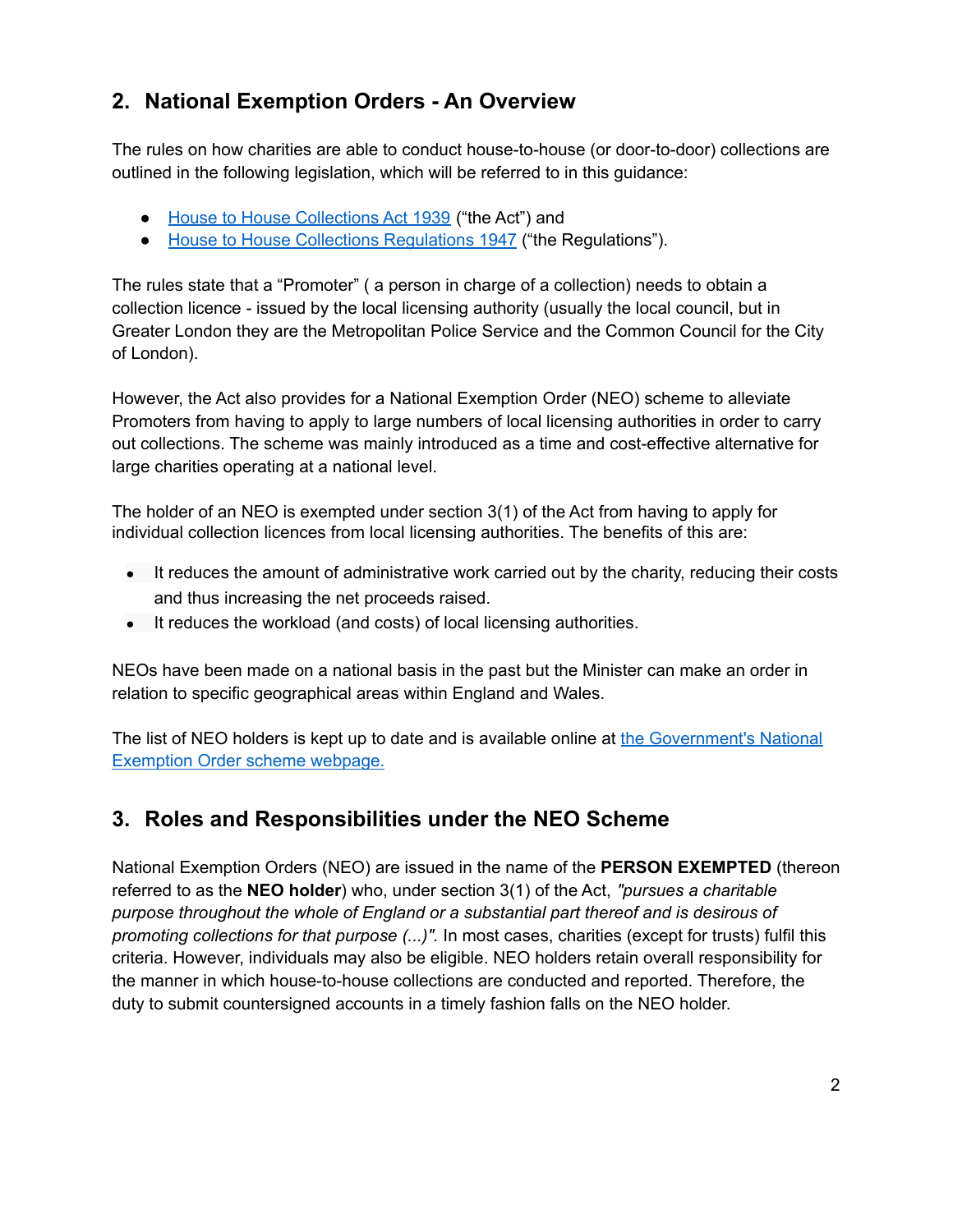Where the NEO holder is a charity, another person may act as a **PROMOTER** under its authority and retain the same level of responsibility for collections as the NEO holder. **When Orders have been issued in the name of an individual rather than a charity, the Promoter and the NEO holder are the same**.

NEO holders, promoters of collections and collectors are subject to legal requirements, so should familiarise themselves with the provisions of the Act and the Regulations.

More specifically, the Promoter is responsible for:

- Ensuring that only "fit and proper persons" are involved in undertaking collections.
- Ensuring badges and certificates of authority are issued in compliance with legal requirements (see section 10).
- Ensuring that collection bags for property collections meet with the legal requirements (see section 11).

Failure to comply with these requirements, for example allowing a collection to be conducted by someone who is not a "fit and proper person" under the Act, or failing to submit audited annual NEO accounts of collections, may result in criminal liability and/or the order being revoked.

In addition to the specific requirements that apply to Promoters of collections, DCMS expects:

- Adherence to all relevant legislation relating to fundraising.
- Adherence to the Code of [Fundraising](https://www.fundraisingregulator.org.uk/code) Practice issued by the Fundraising Regulator, to demonstrate the Promoter is committed to best practice.

It is a requirement for NEO holders to let DCMS know as soon as the Promoter changes (e.g. he or she doesn't work for the charity anymore) and provide details of the new Promoter. Where the NEO holder and the Promoter are the same (order issued in the name of a person aside from a charity) then the NEO will be revoked and a new one will be issued in the new name provided (subject to satisfactory checks).

Should an NEO holder wish to change the name of its Promoter a notice should be given, by email or post, providing DCMS with the following details for the Promoter:

- Full name
- Address
- Relationship to the charity
- Email address
- Phone number

Section 3(1) of the Act states that *"the provisions of this Act shall have effect in relation to the person exempted, to a promoter of a collection (...) who acts under the authority of the person*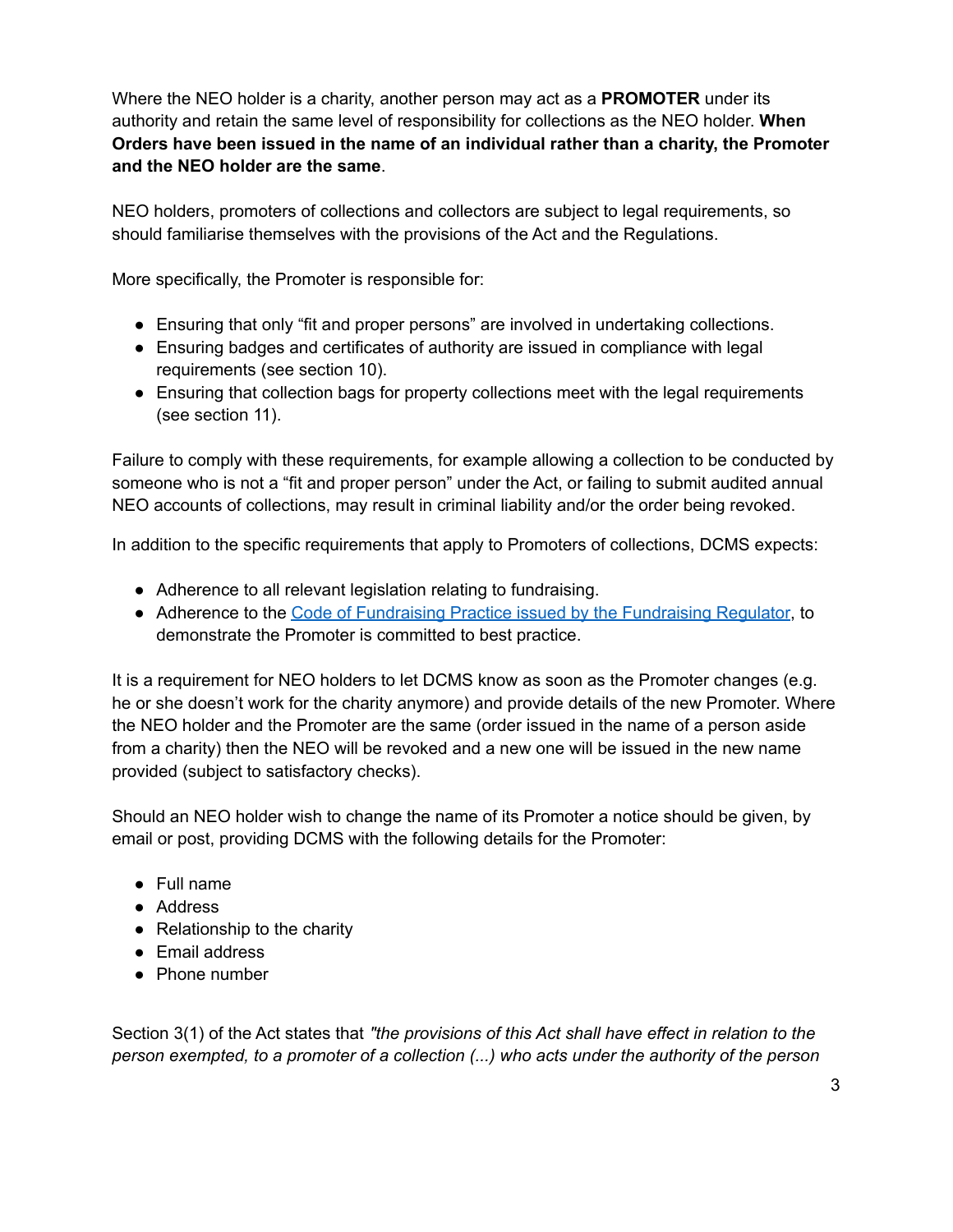*exempted and to a person who so acts as a collector (...)".* Therefore, **COLLECTORS** are also subject to the Act and Regulations in respect to house-to-house collections carried out by them on behalf of the NEO holder. Collectors are the individuals undertaking the collections and can include volunteers, charity employees and commercial partners (e.g. professional fundraisers and commercial participators, such as textile recycling companies).

DCMS asks NEO holders to submit the details of a named **CONTACT PERSON** who acts as the point of contact between the NEO holder and DCMS on matters relating to house-to-house collections. He or she can be different from the NEO holder and/or the Promoter.

The Person of Contact has the responsibility to:

- Maintain contact with DCMS regarding changes in contact details, setting mutually agreed deadlines for submitting NEO accounts, etc.
- Contact the relevant people in the charity to inform them of any communications from DCMS and arrange for the timely submission of annual audited accounts.

To update their details with DCMS, the NEO holder must provide the following to [charity-neo@dcms.gov.uk](mailto:charity-neo@dcms.gov.uk)

- The contact's full name
- Relationship to the charity
- Email address
- Phone number

The **Minister for Civil Society** is responsible for the National Exemption Order scheme for house-to-house collections. New applications and changes to current policy are subject to the Minister's approval. Officials may also act on their behalf in this respect.

## <span id="page-4-0"></span>**4. Eligibility to receive an NEO**

The House to House Collections Act 1939 does not specify criteria for determining the award of an NEO. It states, in section 3(1) of the Act, that the Secretary of State **may** issue an NEO where they are satisfied that a person pursues a charitable purpose throughout the whole, or a substantial part, of England and wishes to promote collections for that purpose.

When determining whether or not to award an NEO, a range of factors may be considered, including (but not limited to):

● Indicators that the charity is pursuing a charitable purpose throughout a large part of England. In effect, that the charity is national (or covers at least several regions) in its reach. Consideration would normally include: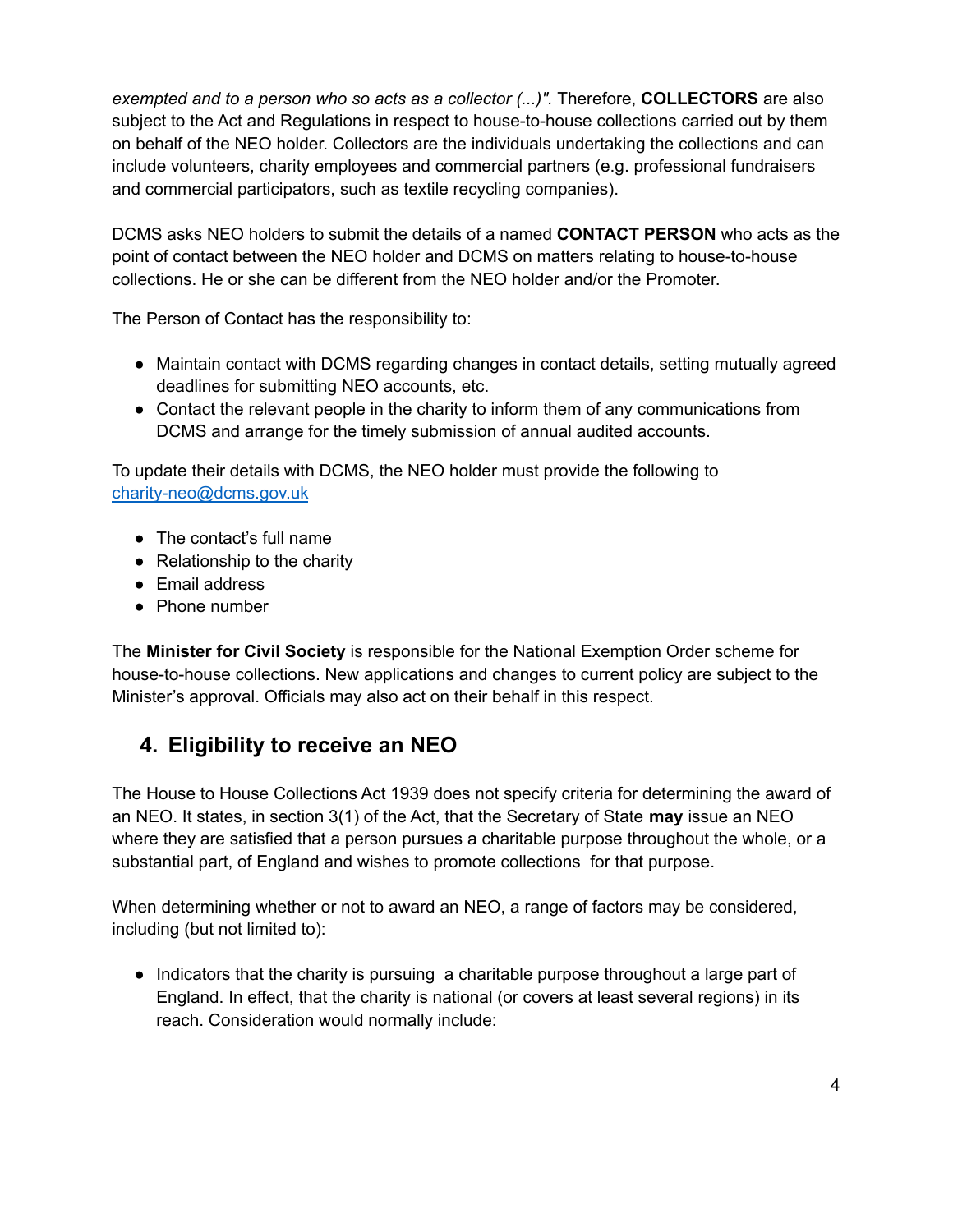- $\circ$  The charity's size (by income and spending on charitable activities and in some cases the number of employed staff and/or volunteers).
- $\circ$  The extent of activities the charity undertakes to further its charitable purpose and the geographical spread of its charitable activities.
- The charity can demonstrate a good track record of undertaking licensed house-to-house charity collections in a significant number of local authority licensing areas, and can provide evidence of licenses granted for the two preceding years.
- The Promoter of the collections is a fit and proper person (taking into account past convictions or current investigations).
- The charity and, where relevant, any third party acting under the charity's authority has a track record of good conduct in relation to its fundraising activity and adheres to fundraising best practice.
- Excessive remuneration is not being paid to collectors or third parties in relation to the charity's house-to-house collections (or other fundraising activity).
- The proportion of the collection proceeds received by the charity to spend on its charitable purposes is reasonable given the type and nature of the collection. This is particularly important where the charity contracts a third party to undertake its house-to-house collections.
- All required documentation has been provided (see section 5).

In some cases, further information (in addition to the application) will be required in order to make a decision. Failure to provide the requested additional information (or information requested in the application form) will likely result in refusal to issue an NEO.

## <span id="page-5-0"></span>**5. Applying for a National Exemption Order**

To apply, the applicant must send the following documentation by email ([charity-neo@dcms.gov.uk](mailto:charity-neo@dcms.gov.uk)) or by post (see section 1 for postal address):

- Application Form found at the National [Exemption](https://www.gov.uk/government/publications/national-exemption-order-scheme) Order website.
- List of collection licenses issued to the applicant by local authorities in each of the two previous years.
- Any commercial participation or professional fundraising agreement which the applicant has entered into with a commercial participator or a professional fundraiser who collects on behalf of the charity, if applicable. A Commercial Participator or Professional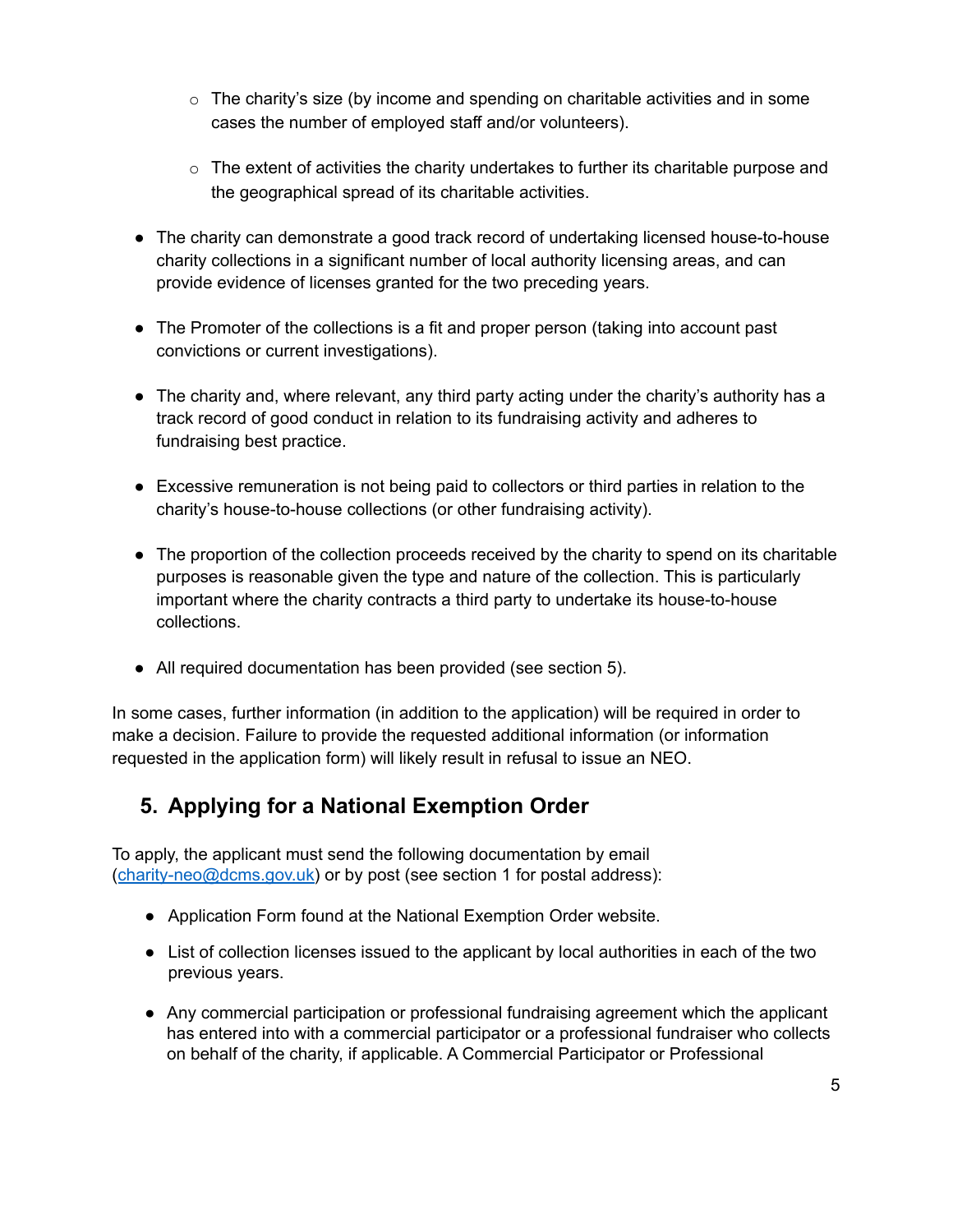Fundraiser is understood here as any third party that makes house-to-house collections on behalf of the charity and keeps part of the proceeds of the collection or is otherwise paid to collect for the charity, and would operate under the authority of the NEO.

● Copies of the materials used in the house-to-house collection (e.g. photographs of collection bags for second-hand goods). These should comply with legal requirements and industry best practice (see section 11).

Following the submission of your application, DCMS officials will request collection licenses from at least 15 local authorities randomly selected from the list provided.

Where a charity (or its third party professional fundraiser or commercial participator) is under investigation by the police, relevant statutory regulator (e.g. the Charity [Commission\)](https://www.gov.uk/government/organisations/charity-commission/about) or relevant self-regulatory body (e.g. the **[Fundraising](https://www.fundraisingregulator.org.uk) Regulator)**, consideration of the application may be suspended until the investigation has been concluded.

For successful applicants, the NEO certificate will be posted to the address provided by the charity and a digital copy will be sent electronically. Details of the NEO holder will be added to the [published](https://www.gov.uk/government/publications/national-exemption-order-scheme) list of NEO holders.

#### <span id="page-6-0"></span>**6. Requirements for NEO holders**

National Exemption Order holders are required to:

- Submit their audited annual NEO accounts with details of the sums collected in house-to-house collections. These need to reflect the charity's relationship with any commercial company they might rely on for these collections and clearly illustrate what proportion of the proceeds of collections go to the charity (please see sections 12, 13 & 14).
- If applicable, notify us, at the time of accounts submission, of any Commercial Partner(s) the charity has used during house-to-house collections for the reported year, along with the terms and conditions of the agreement with them. Commercial Partner is understood here as any third party that aids the charity in making the collections and keeps part of the proceedings.
- Notify the licensing department of each local council before carrying out a collection in their area so the council can manage slot allocation and respond to public queries. Please notify them at least one month in advance of the collection stating precise dates and location.
- Comply with rules on badges and collection bags (please see sections 10 & 11).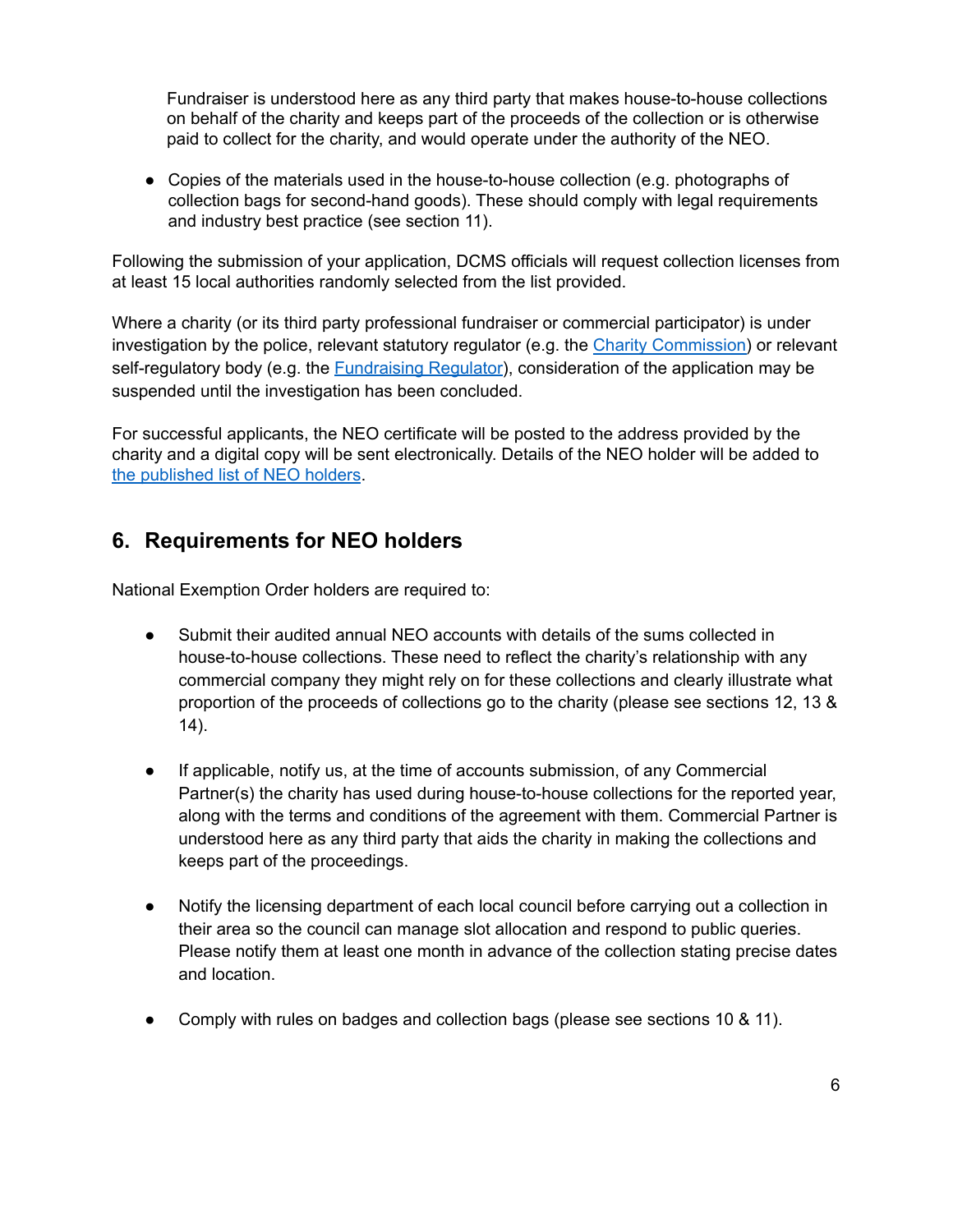Notify us when the charity ceases to undertake house-to-house collections so that we can revoke the NEO.

## <span id="page-7-0"></span>**7. Verifying whether a door-to-door collection is authorised or not**

To check whether a house-to-house collection is authorised, an interested party can check whether a charity has a:

- Collection licence from a local authority by getting in touch with their local licensing authority.
- National Exemption Order by checking the online list of NEO [holders.](https://www.gov.uk/government/publications/national-exemption-order-scheme)

'Authorised' here means that the collection has either a:

- Collection licence from the local licensing authority, or
- National Exemption Order from DCMS.

If an interested party is unable to confirm that a house-to-house collection is authorised they can make a complaint to the local council. The collection can then be investigated by the local council and they can take action to stop it, including [enforcement](http://www.charitybags.org.uk/charitable-collections-licensing-monitoring-and-enforcement.shtml) and prosecution. If the collector claims to act on behalf of an NEO holder and the charity on whose behalf they're making the collection is not on the online list of NEO holders, the council can then get in touch with the DCMS at [charity-neo@dcms.gov.uk](mailto:charity-neo@dcms.gov.uk) to verify the claim.

Local councils can also check against their house-to-house collections register to see whether the charity announced the time and place of their collection, which is one of the requirements of being an NEO holder (see section 9).

Unlicensed collections, or inappropriate conduct during a licensed collection, undermines trust in charitable giving and affects everyone in the charity sector. When an illegal collection is stopped, genuine charities benefit.

#### <span id="page-7-1"></span>**8. NEOs renewal and revocation**

National Exemption Orders are subject to an annual review by DCMS officials which will take into account:

- Whether there has been timely submission of annual audited accounts.
- Review of annual audited NEO accounts based on the criteria laid in the section on 'Submitting Audited Annual Accounts' of this document (see sections 12, 13 & 14).
- Details of any complaints from local authorities and members of the public.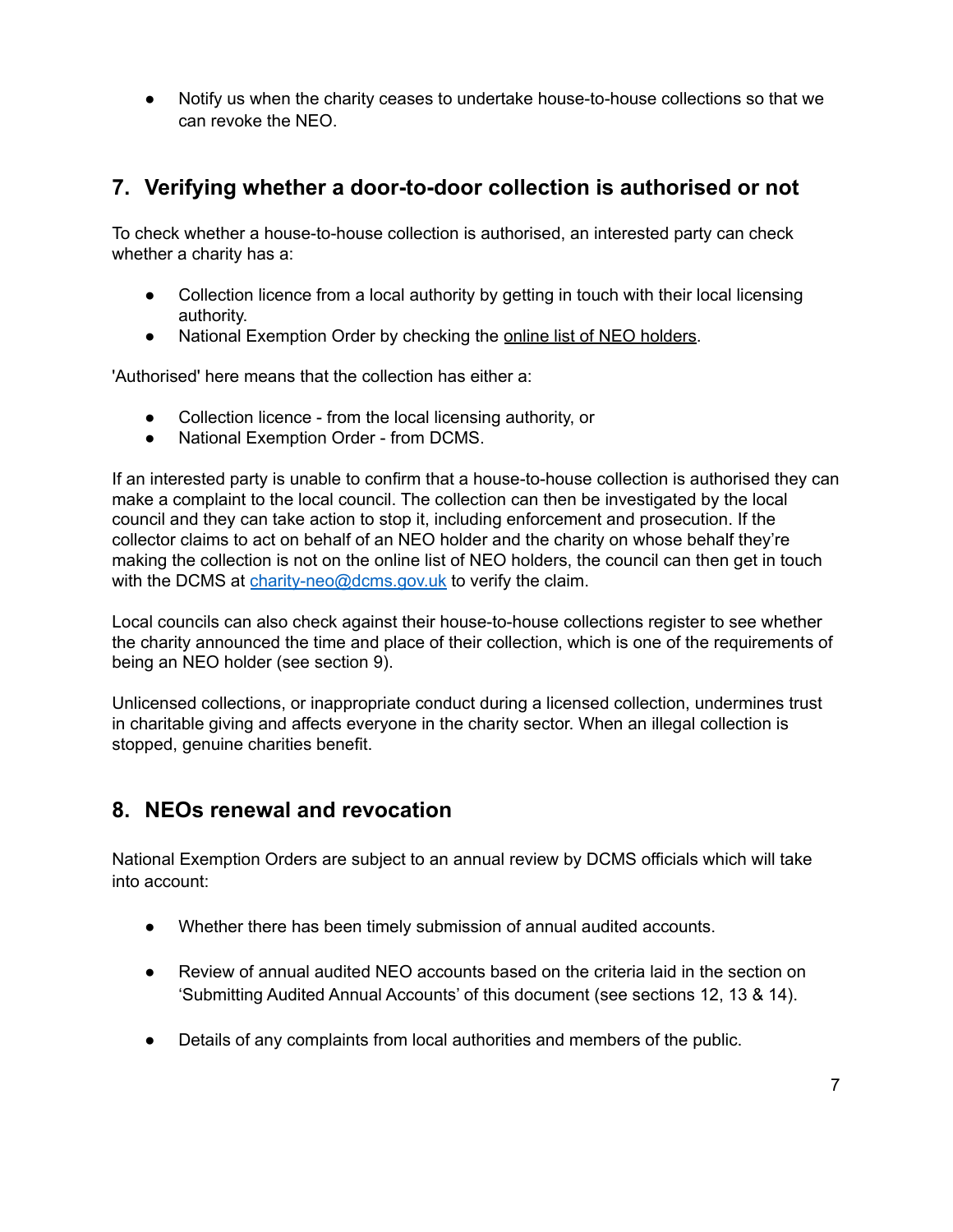Any investigations by the Charity Commission, the law enforcement agencies, the Information Commissioner and/or the fundraising self-regulatory bodies.

The annual review will take place no later than 10 months after the charity's end of the financial year and the person exempted shall be informed of the result of the review within a further 30 days period.

The Minister may revoke an NEO due to factors including:

- An annual review that shows misconduct by the NEO holder, the Promoter or the collectors acting under its authority during collections or repeated non-compliance with this Guidance.
- No collections were made in the course of the previous financial year.
- A request by the NEO holder to have their NEO revoked.
- The total amount likely to be applied for charitable purposes as the result of the collection is inadequate in proportion to the value of the proceeds received.
- That remuneration which is excessive in relation to the total amount aforesaid has been, retained or received out of the proceeds of the collection by any person.
- Evidence that the order has facilitated the commission of an offence under section three of the Vagrancy Act 1824, or that an offence under that section has been committed in connection with the collection.
- Evidence that the Promoter is not a fit and proper person (e.g. has been convicted of an offence in the United Kingdom).
- The Promoter has failed to exercise due diligence to ensure that persons authorised by him to act as collectors for the purposes of the collection were fit and proper persons, to secure compliance on the part of persons so authorised with the provisions of regulations made under the House to House Collections Act 1939.
- The holder of the licence has failed to provide DCMS with the information required of them (e.g. not provided the details on the charity's Commercial Partners along with annual accounts submission).

In considering the factor in bullet point (4) above, what we regard as "inadequate" will depend on the nature of the collection. We acknowledge that the costs of conducting certain types of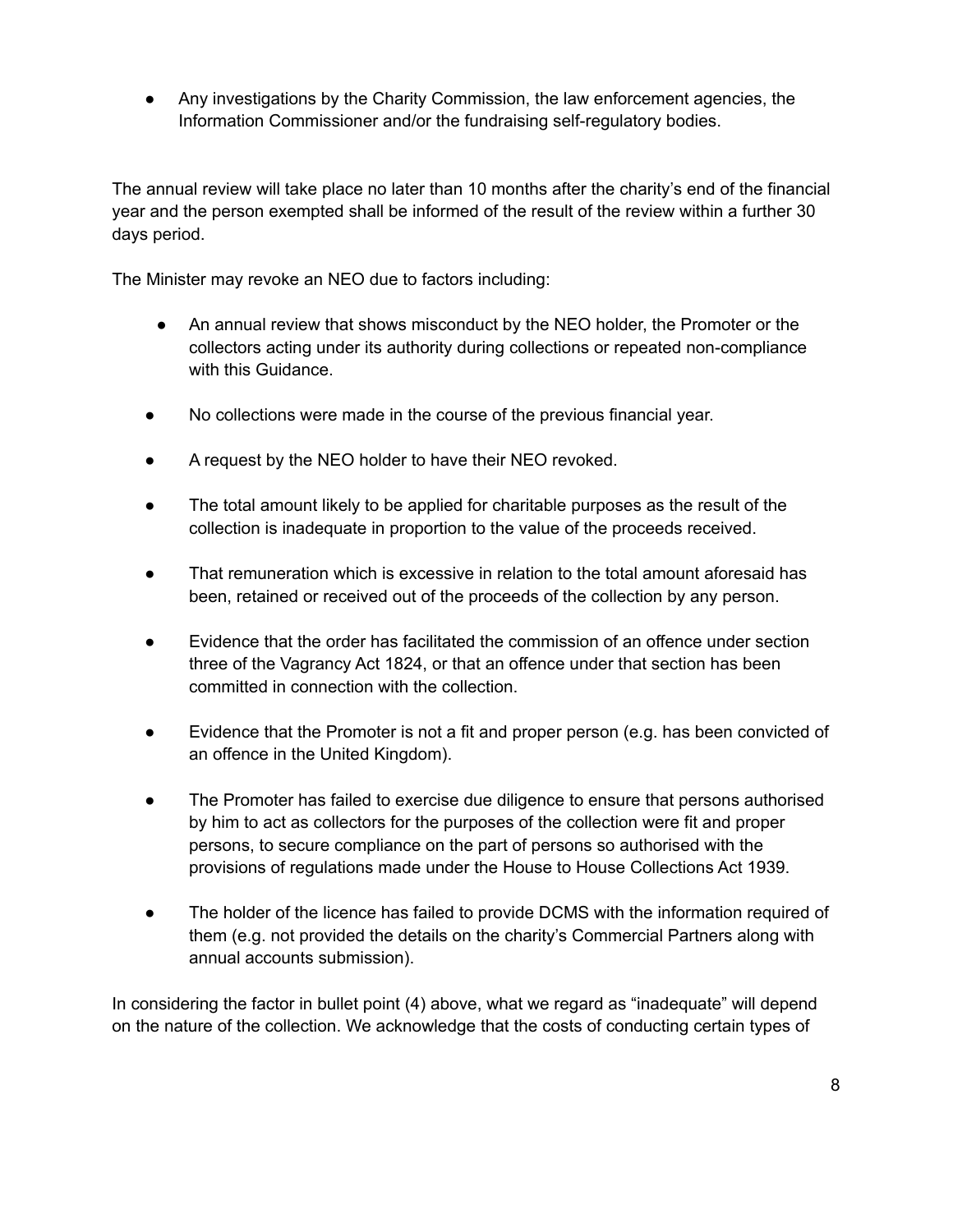house-to-house collection (e.g. of second-hand clothing) tend to be higher than other collections (e.g. of cash).

In relation to collections of second-hand goods for resale, the value of the goods at the point of donation may be low, and it is through the collection and sorting process that value is added, resulting in a saleable product. We will therefore take into consideration reasonable costs of conducting the collection.

Similarly, for direct debit collections, we recognise that the net benefit to the NEO holder in the first year of collection varies depending on the nature of the agreement with any professional fundraising agency. We want to understand the net projected income to the charity of collections based on your calculation of the average donor lifetime.

If an NEO is revoked:

- The charity's name will be removed from the online list of NEO [holders](https://www.gov.uk/government/publications/national-exemption-order-scheme).
- The charity won't be able to conduct house-to-house collections (or have them conducted on its behalf) without a collection licence issued by the local licensing authority.

Former NEO holders may re-apply for a new NEO. Where an NEO has been revoked as a result of concern in an annual review, the applicant must submit satisfactory evidence of how those concerns are being tackled.

NEO holders who make a request to have their NEO revoked must still submit the final audited accounts for that financial year (within ten months).

## <span id="page-9-0"></span>**9. Guidance on notifying local authorities of collections under the NEO scheme**

Licensing authorities should be notified by NEO holders of proposed collection dates **as soon as possible** each year. These dates are entered on their registers and are then used to avoid the overlapping of collections in their areas. The licensing authorities for both house-to-house and street collections in England and Wales are district councils, except in London, where they are the Metropolitan Police Service and the Common Council for the City of London.

Local authorities keep local registers in which all proposed collecting times are recorded and **Promoters should notify the licensing authorities at the earliest possible moment of the date and place of all collections they propose to make.** Apart from collections relating to a sudden emergency, one month will be regarded as the minimum acceptable time for giving notice of a collection. A considerably longer period should normally be allowed to avoid finding the desired place and time slots unavailable.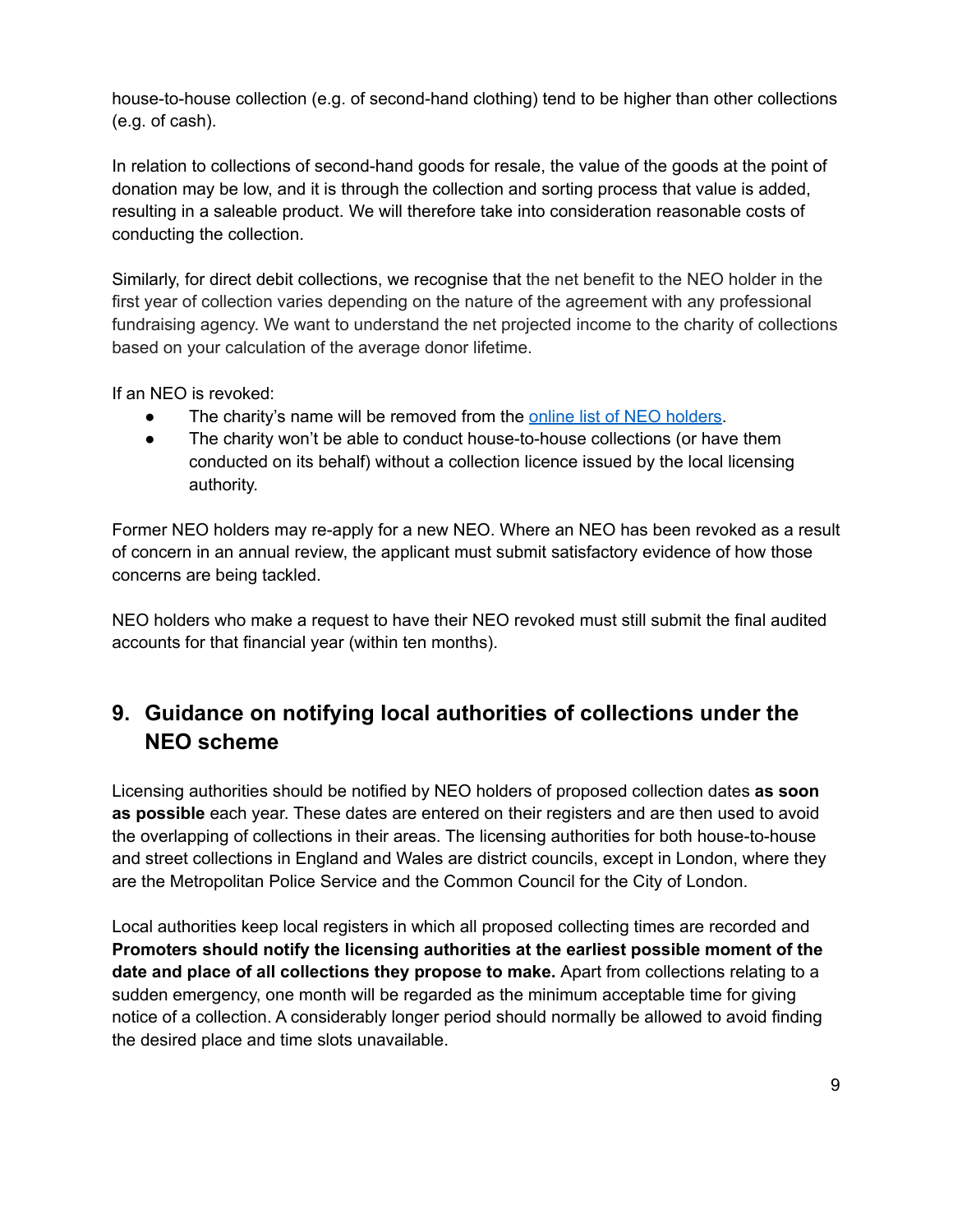By using their registers, licensing authorities can alert promoters to the possibility of overlapping collections and can take steps to prevent this by suggesting alternative dates, or by putting them in touch with each other so that they can resolve any conflicts. For this system to operate effectively it is important for the registers to be kept up to date.

The notice given to local authorities should be as specific as possible in terms of period of collection and locality. We recommend that this is done at least by postcode areas and weeks of the month.

Consistent failure to comply with these arrangements may be a factor in deciding whether or not a collection should be permitted to continue under the authority of an NEO. If local authorities inform DCMS of cases of difficulty arising involving NEO holders, appropriate action will be considered.

## <span id="page-10-0"></span>**10.Guidance on badges and certificates of authority**

Each individual collector must be issued and have in their possession during door-to-door collections:

- A prescribed badge; and
- A certificate of authority.

In addition, collectors should also be in possession of ID cards as evidence that the collector is employed by the commercial company, if applicable.

Every collector must sign their name on the prescribed badge issued to them and wear the badge prominently whenever they are engaged in collecting.

The [Regulations](https://www.legislation.gov.uk/uksro/1947/2662/pdfs/uksro_19472662_en.pdf) state the information required on badges and certificates of authority in Schedules 3 and 4, respectively. Nothing may be printed on the collectors' badges in addition to the words indicated in these schedules. Any deviation from the standard badge obtainable from The Stationery Office (TSO) needs to be submitted to DCMS for approval ([charity-neo@dcms.gov.uk](mailto:charity-neo@dcms.gov.uk)).

Please note that the Promoter is responsible for the badges and certificates of authority given to collectors and that they should, therefore, be returned to the Promoter when the collection is completed or at any other time on the demand of a Promoter of the collection.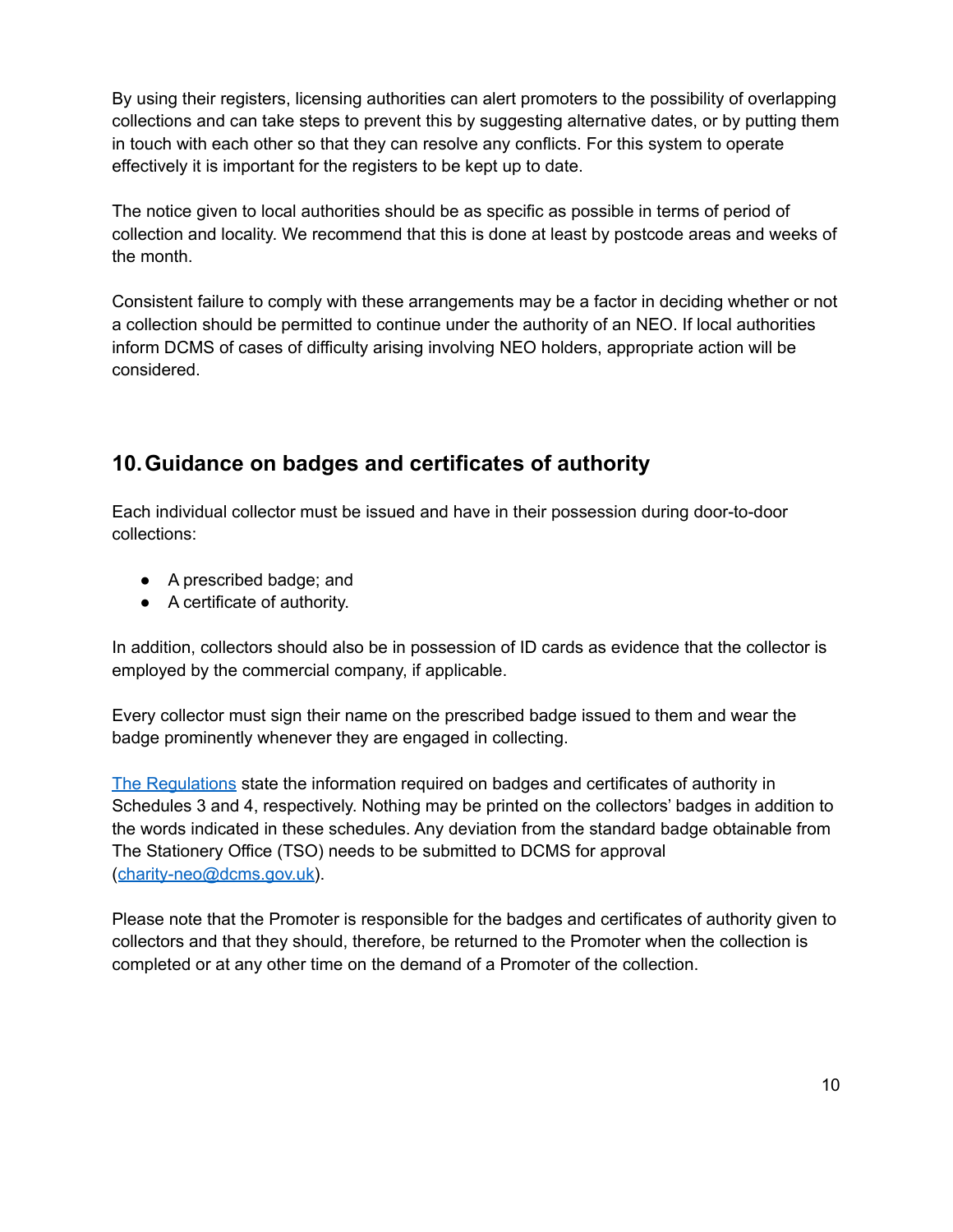## <span id="page-11-0"></span>11. **Guidance on collection bags**

Should the 'person exempted' ( the NEO holder) organise and run their own property collection (e.g. clothes), as opposed to using a commercial partner, then the collection bags should have displayed on them the following:

- $\bullet$  The name of the charity;
- The charitable purpose of the charity;
- Registered charity number;
- Landline telephone number for queries.

In addition to the above, should the charity be doing property collections through a third party, the collection bags need to have a **solicitation statement** (see below) clearly printed on them in a font sufficiently large to be read by the mildly visually impaired.

The Charities Act 1992 requires clear solicitation statements to be made about the amounts a charity will receive from any fundraising venture (for commercial participators), or the amount (actual or estimated) of the partner's remuneration (for professional fundraisers).

Along with your application, please send us a photo of a collection bag used in door-to-door collections which are to be conducted under the NEO. This is to ensure that the collection bag meets the aforementioned requirements.

### <span id="page-11-1"></span>**12.Submitting annual audited accounts**

NEO holders must submit annual audited accounts on their house-to-house collections, filling in the appropriate documentation provided at the National [Exemption](https://www.gov.uk/government/publications/national-exemption-order-scheme) Order website or on request:

- 1. *Form of account for cash collections (Schedule 5)* for cash and envelope collections.
- 2. *Form of account for property collections (Schedule 6)* for property (clothes) collections, either by the NEO holder itself or a commercial partner under the authorisation of the NEO holder.
- 3. *Form of account for direct debit registrations* if funds were raised through donor recruitment during house-to-house collections, by a professional fundraiser on behalf of the NEO holder or the NEO holder itself.
- 4. *Form of account for nil returns* if the NEO holder hasn't done any collections during the reported financial year.

All forms, except for the *Form of account for nil returns*, need to be signed by both: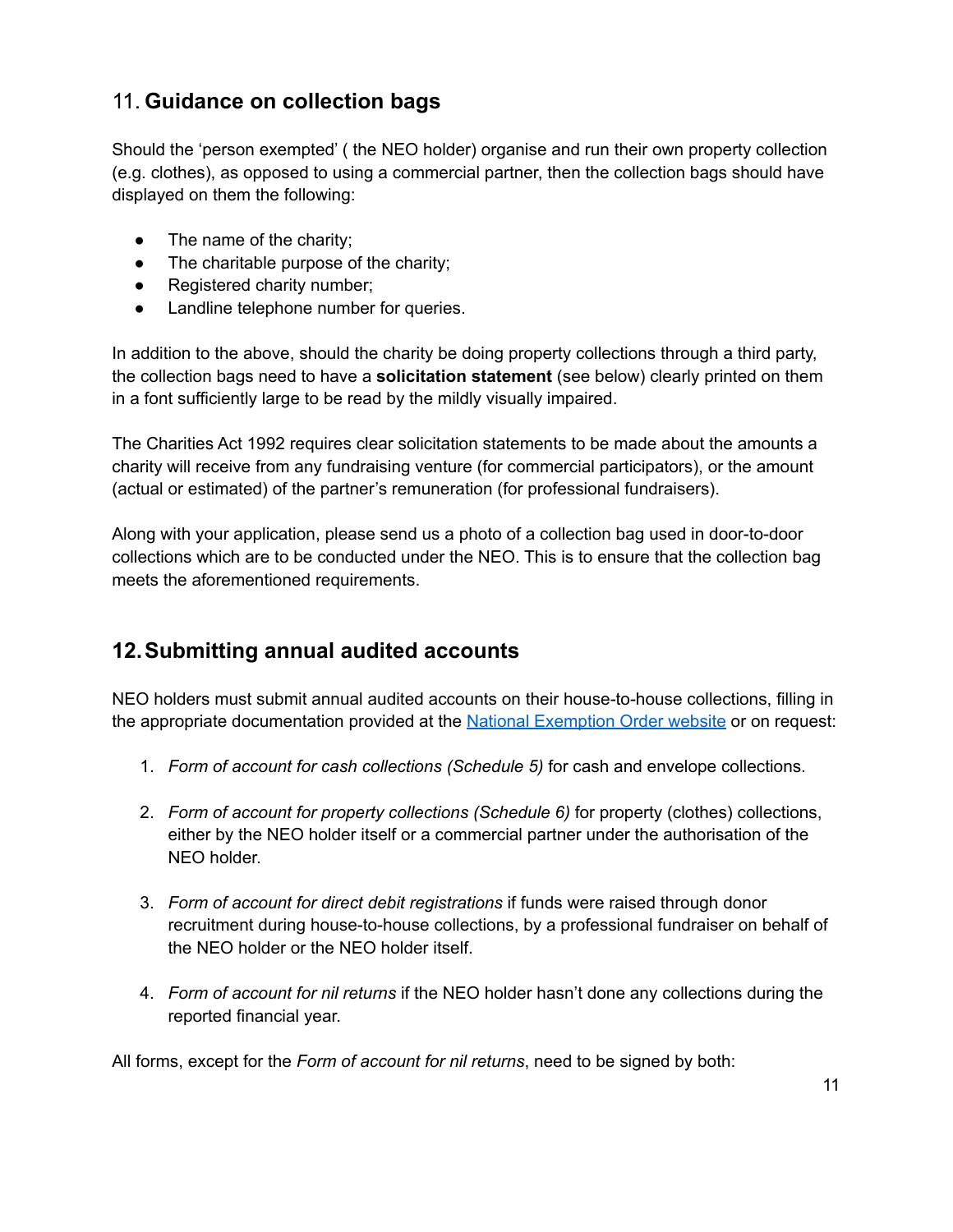- 1. The Promoter, who is the designated person responsible for house-to-house collections on behalf of the person exempted/NEO holder (see section 3), and
- 2. An independent auditor, external to the operations of the person exempted/NEO holder.

All signatories should have their names written in print next to the signature. In addition, auditors should also write their qualification under their signature.

Please note that your annual accounts return on proceeds from house-to-house collections under the NEO scheme is **different** from the annual reports and accounts you would still be required to submit to your usual regulatory body (e.g. the Charity Commission, Companies House, etc).

The submitted forms should reflect the proceeds, the expenditure incurred during the collection (including the sum retained by any third party that has carried out the collections on behalf of the NEO holder) and the net benefit to the NEO holder (the sum/donation the NEO holder retains). The auditor should place their signature on the forms on the basis of the accuracy of the return, which involves understanding and testing the systems in place. Comments on this may also be covered in an explanatory note. Stating that the schedule reconciles back to the general audited accounts will not be sufficient.

The PROCEEDS OF COLLECTION section will show the income from house-to-house collections conducted during the reported financial year. The FROM COLLECTORS box must be completed with the aggregated sums collected from all local authorities where the collections took place. Also, attach a list of, or name in this box, all local authorities where cash/debit card or property collections took place during the reported financial year, as applicable.

The EXPENSES & APPLICATION OF PROCEEDS box should contain the breakdown of how the total income from house-to-house collections has been used/spent:

- 1. Proportion of cost relating to collections please fill this box with the sums of cost relating to the collections during the reported financial year; this includes the costs of printing, publicity, collection boxes, envelopes, printing of badges, salaries of staff employed by the charity proportionate to the time and effort dedicated to fundraising through house-to-house collections, payment to contractors, and/or the sum retained by any third party carrying out the collections on the behalf of the charity (i.e. commercial partner, professional fundraiser, clothes recycling company, etc.)
- 2. Disposal of Balance (or net benefit) this box needs to reflect the net benefit to the NEO holder/charity as a result of it using a NEO for house-to-house collections. This might be understood as the profit after expenses were taken out of the proceeds or the donation given by the commercial partner as part of their agreement.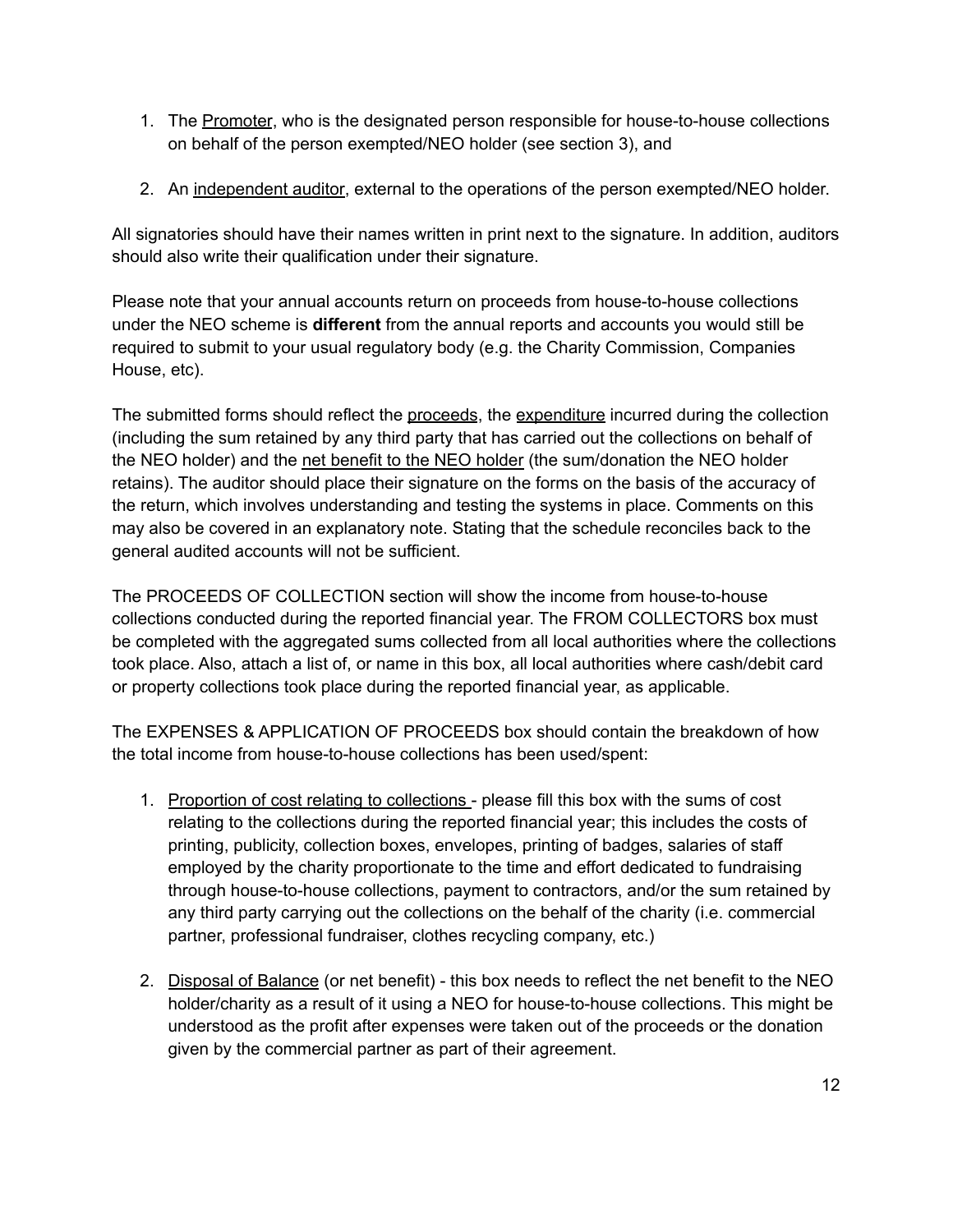Please note that the TOTAL PROCEEDS OF COLLECTION and the TOTAL EXPENSES & APPLICATION OF PROCEEDS boxes should be equal in value to show that the account has balanced out. Should this not be the case we shall inquire further into your accounts to find the source of the discrepancy. A possible reason for this might be the existence of a sum of money unaccounted for.

Please establish a date with DCMS when they should be expecting the submission of audited accounts. As a cost-effective option of auditing the NEO accounts, we suggest signing them off with your external auditors at the same time with your annual report and accounts.

Please note that we require the accounts to be submitted no later than ten months after the end of the NEO holder's financial year. Failure to submit the accounts on time can result in the revocation of the NEO.

## <span id="page-13-0"></span>**13. Guidance on accounting for collections through debit cards registrations**

If proceeds have been collected as a result of donor recruitment during house-to-house collections please:

- *1.* Complete the *Form of Account for Direct Debit Registrations;*
- 2. Complete the PROCEEDS OF COLLECTION box with the total income received in the reported financial year as a result of debit card registrations from current and previous years;
- 3. Complete the proportion of cost relating to collections in the form of:
	- Cost of in-house activities aggregated cost of fundraising through direct debit solicitations relating to in-house activities;
	- Payment to any third party carrying out solicitations on behalf of the NEO holder sum retained by any third party carrying out the collections on the behalf of the charity (i.e. contractors, commercial partner, professional fundraiser, etc.) and management of payments from the donors; and
	- Other items.
- 4. The Disposal of Balance section should display the net benefit/or the sum returned to the charity as a result of the door-to-door collections during the reported financial year.